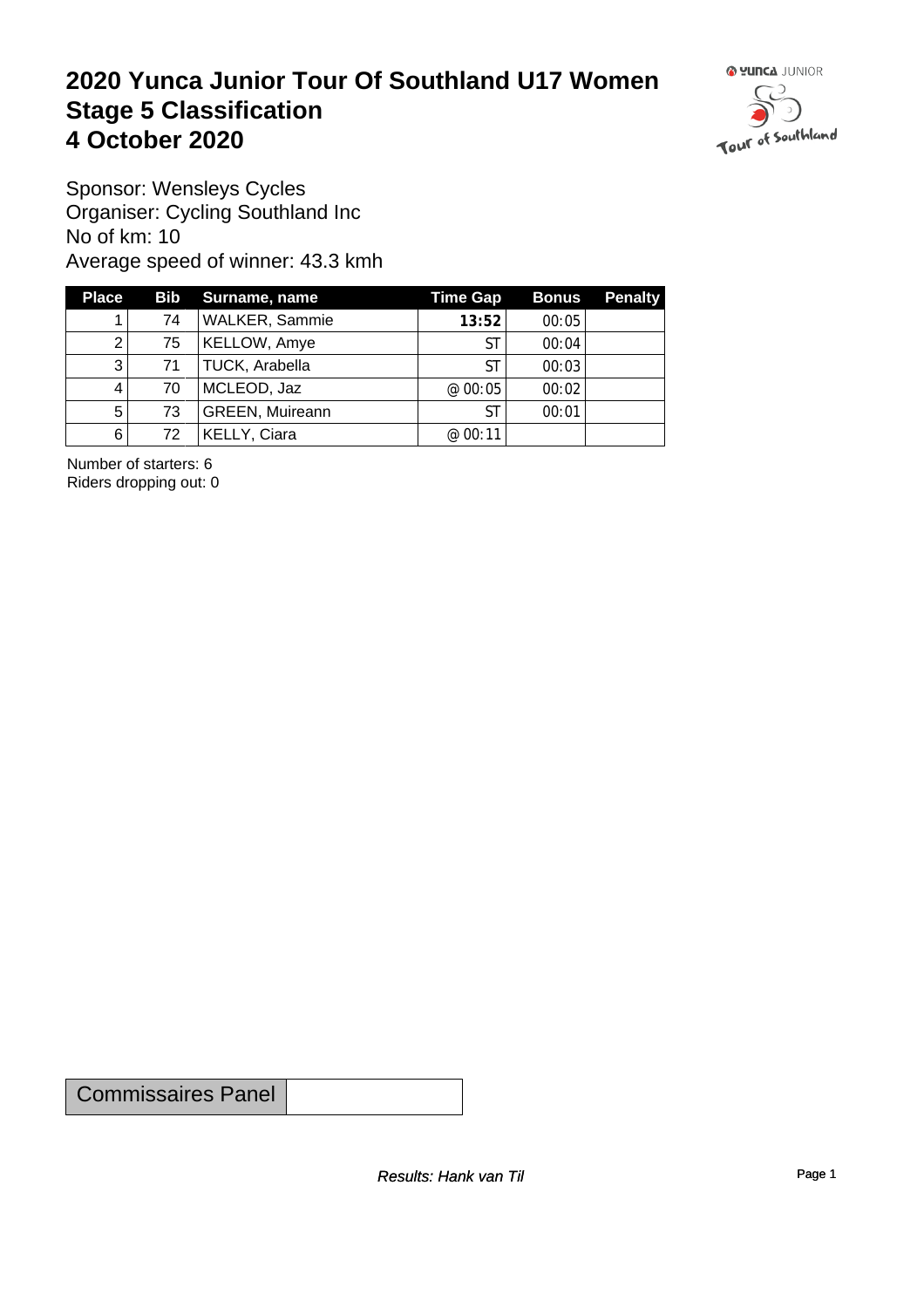#### **2020 Yunca Junior Tour Of Southland U17 Women General Classification (Stage 5)**<br>
4 October 2020 **4 October 2020**



Organiser: Cycling Southland Inc

| <b>Place</b> |    | Bib Surname, name      | <b>Time Gap</b> |
|--------------|----|------------------------|-----------------|
|              | 71 | TUCK, Arabella         | 3:45:02         |
|              | 75 | <b>KELLOW, Amye</b>    | @ 18:46         |
| 3            | 70 | MCLEOD, Jaz            | @25:11          |
|              | 74 | <b>WALKER, Sammie</b>  | @ 27:35         |
| 5            | 73 | <b>GREEN, Muireann</b> | @ 42:02         |
| 6            | 72 | KELLY, Ciara           | @46:44          |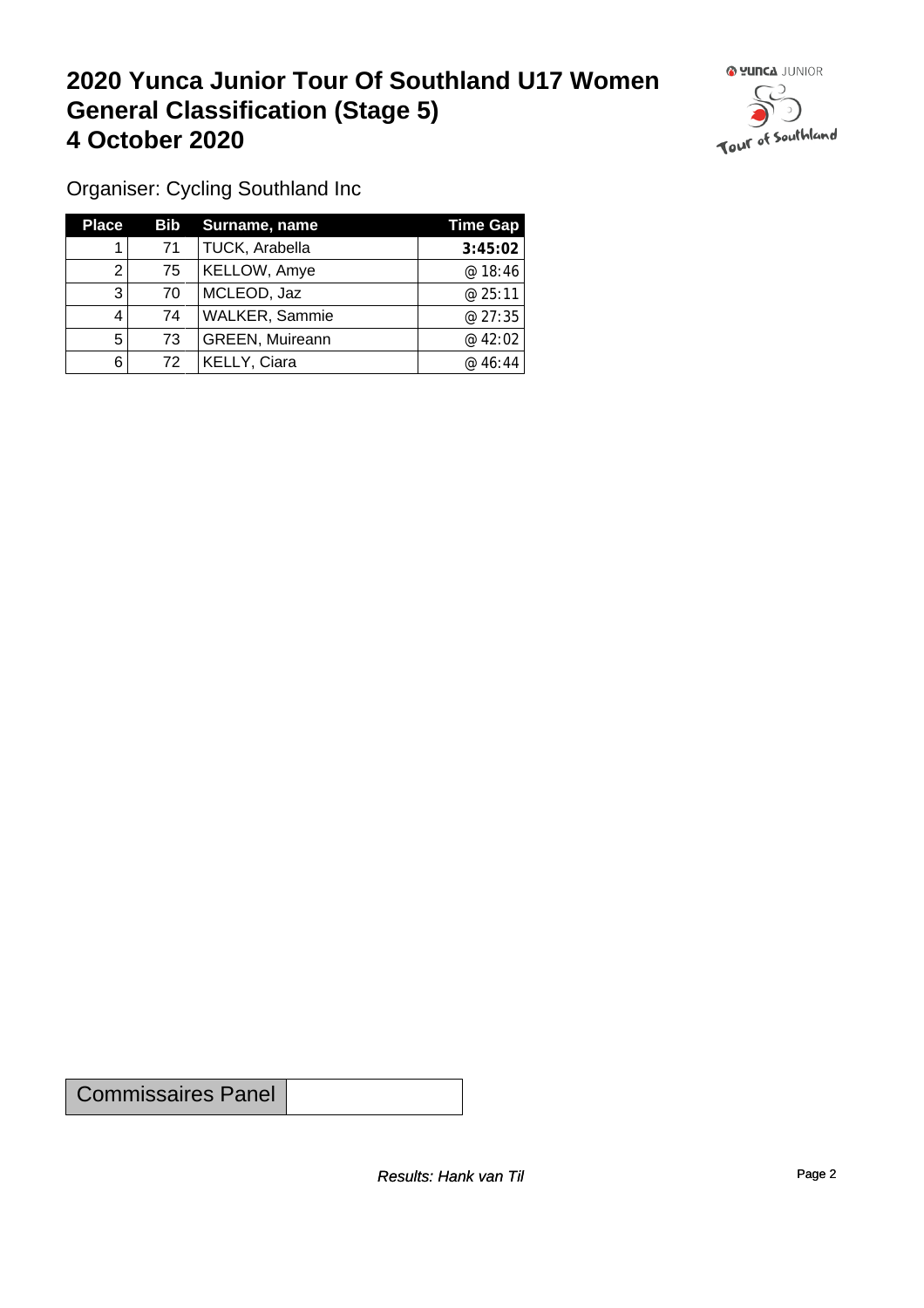## **2020 Yunca Junior Tour Of Southland U17 Women Sprint Classification (Stage 5) 4 October 2020**



Organiser: Cycling Southland Inc

| <b>Place</b> |    | Bib Surname, name      | <b>Points</b> |
|--------------|----|------------------------|---------------|
|              | 71 | TUCK, Arabella         | 9             |
|              | 73 | <b>GREEN, Muireann</b> |               |
| າ            | 72 | <b>KELLY, Ciara</b>    |               |
| 4            | 74 | WALKER, Sammie         |               |
| 5            | 75 | <b>KELLOW, Amye</b>    |               |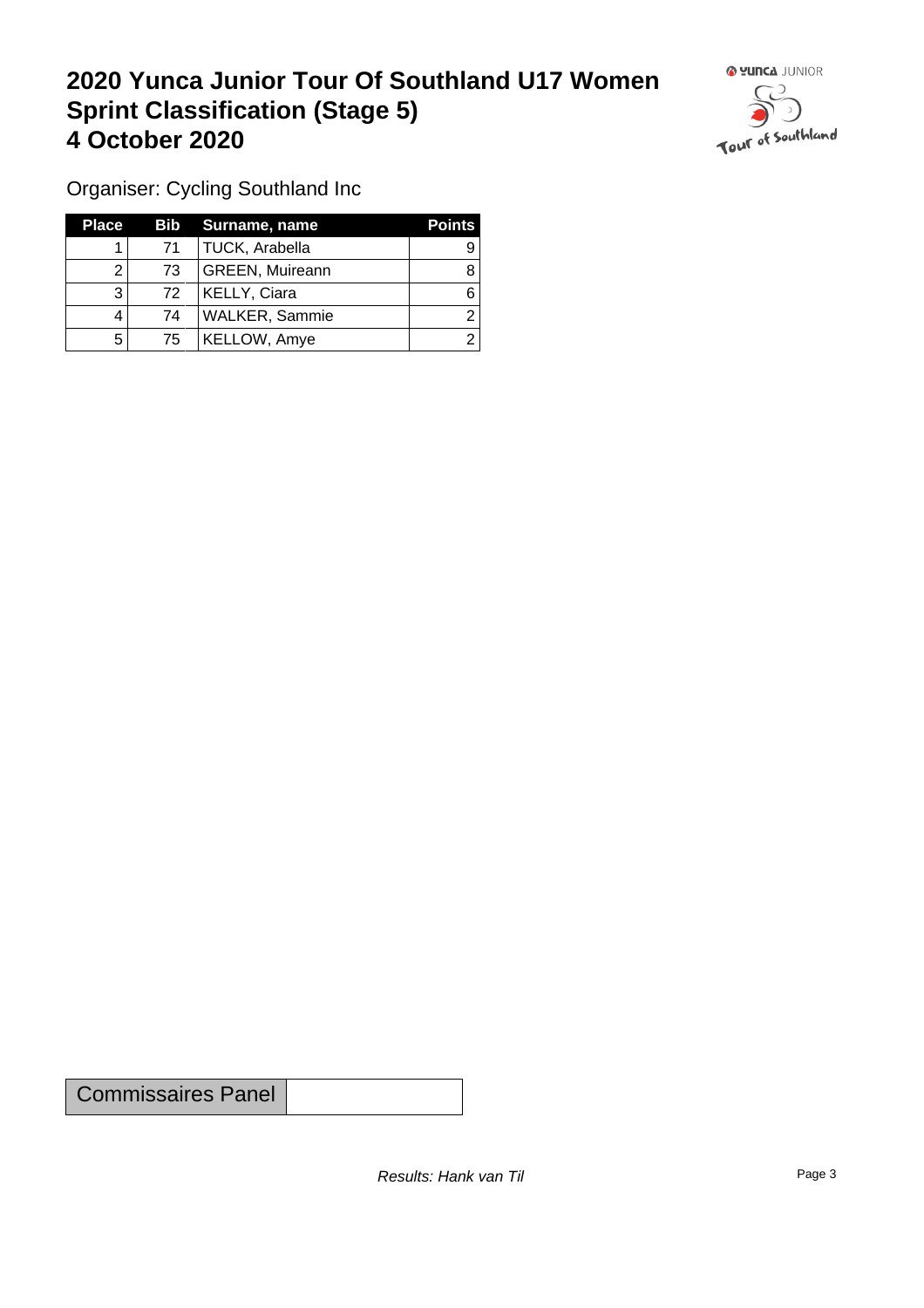## **2020 Yunca Junior Tour Of Southland U17 Women KOM Classification (Stage 5) 4 October 2020 19 To 2020 19 To 2020 19 To 2020**



Organiser: Cycling Southland Inc

|                 | Place Bib Surname, name | <b>Points</b> |
|-----------------|-------------------------|---------------|
| 71 <sup>1</sup> | TUCK, Arabella          | 12            |
| 75              | KELLOW, Amye            | 6             |
| 70              | MCLEOD, Jaz             |               |
| 74              | WALKER, Sammie          |               |